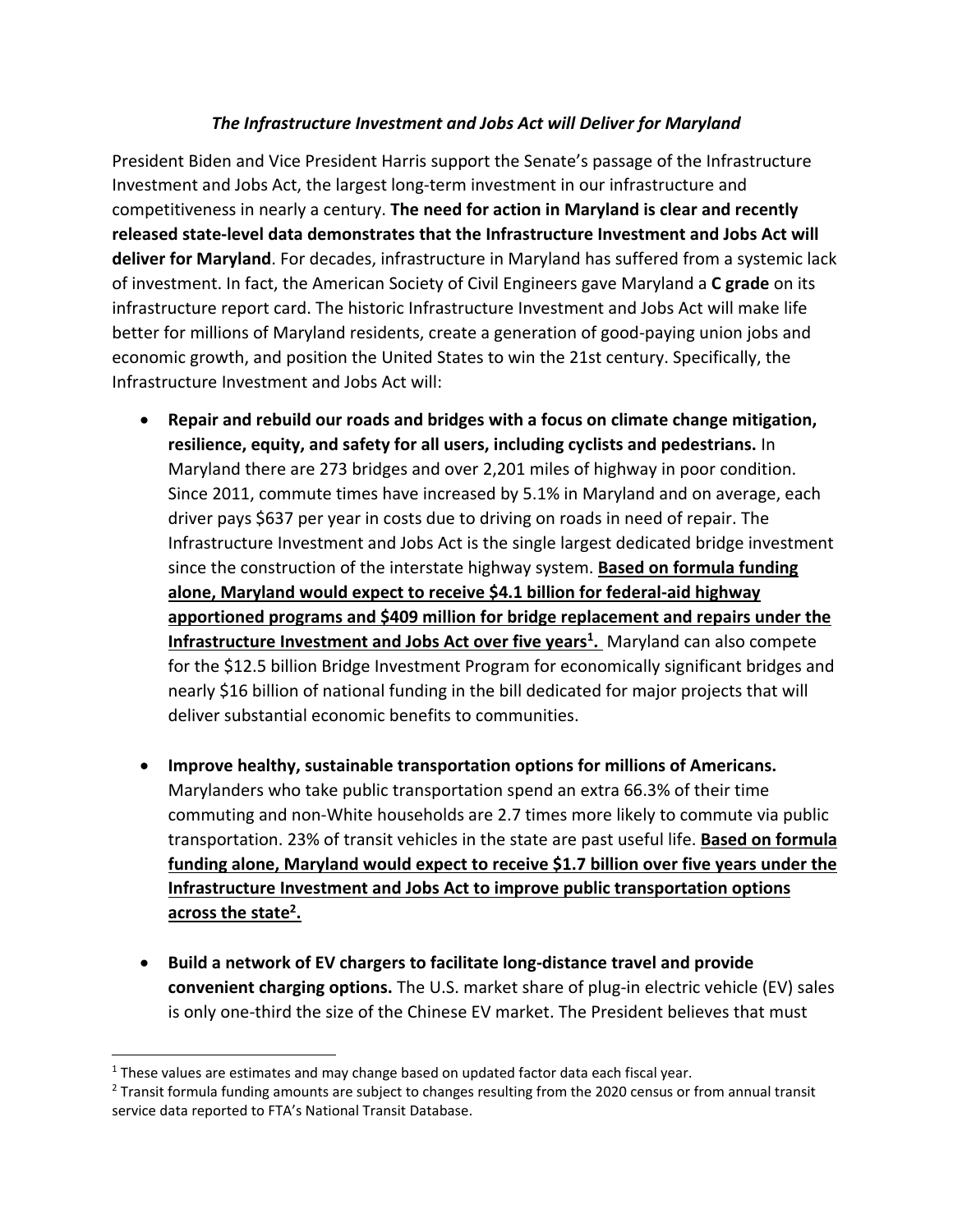change. The bill invests \$7.5 billion to build out the first-ever national network of EV chargers in the United States and is a critical element in the Biden-Harris Administration's plan to accelerate the adoption of EVs to address the climate crisis and support domestic manufacturing jobs. **Under the Infrastructure Investment and Jobs Act, Maryland would expect to receive \$63 million over five years to support the expansion of an EV charging network in the state<sup>3</sup> . Maryland will also have the opportunity to apply for the \$2.5 billion in grant funding dedicated to EV charging in the bill.**

- **Help connect every American to reliable high-speed internet.** Broadband internet is necessary for Americans to do their jobs, to participate equally in school learning, health care, and to stay connected. Yet 11% of Maryland households do not have an internet subscription, and 2% of Marylanders live in areas where, under the FCC's benchmark, there is no broadband infrastructure. **Under the Infrastructure Investment and Jobs Act, Maryland will receive a minimum allocation of \$100 million to help provide broadband coverage across the state, including providing access to the at least 148,000 Marylanders who currently lack it. And, under the Infrastructure Investment and Jobs Act, 1,042,000 or 17% of people in Maryland will be eligible for the Affordability Connectivity Benefit, which will help low-income families afford internet access.**
- **Prepare more of our infrastructure for the impacts of climate change, cyber attacks, and extreme weather events.** From 2010 to 2020, Maryland has experienced 31 extreme weather events, costing the state up to \$10 billion in damages. **Under the Infrastructure Investment and Jobs Act, based on historical formula funding levels, Maryland will expect to receive \$7.9 million over five years to protect against wildfires and \$15.9 million to protect against cyberattacks. Marylanders will also benefit from the bill's historic \$3.5 billion national investment in weatherization which will reduce energy costs for families.**
- **Deliver clean drinking water to every American and eliminate the nation's lead service lines and pipes.** Currently, up to 10 million American households and 400,000 schools and child care centers lack safe drinking water. **Under the Infrastructure Investment and Jobs Act, based on the traditional state revolving fund formula, Maryland will expect to receive \$844 million over five years to improve water infrastructure across the state and ensure that clean, safe drinking water is a right in all communities.**

 $\overline{a}$ 

<sup>&</sup>lt;sup>3</sup> These values are estimates and may change based on updated factor data each fiscal year.